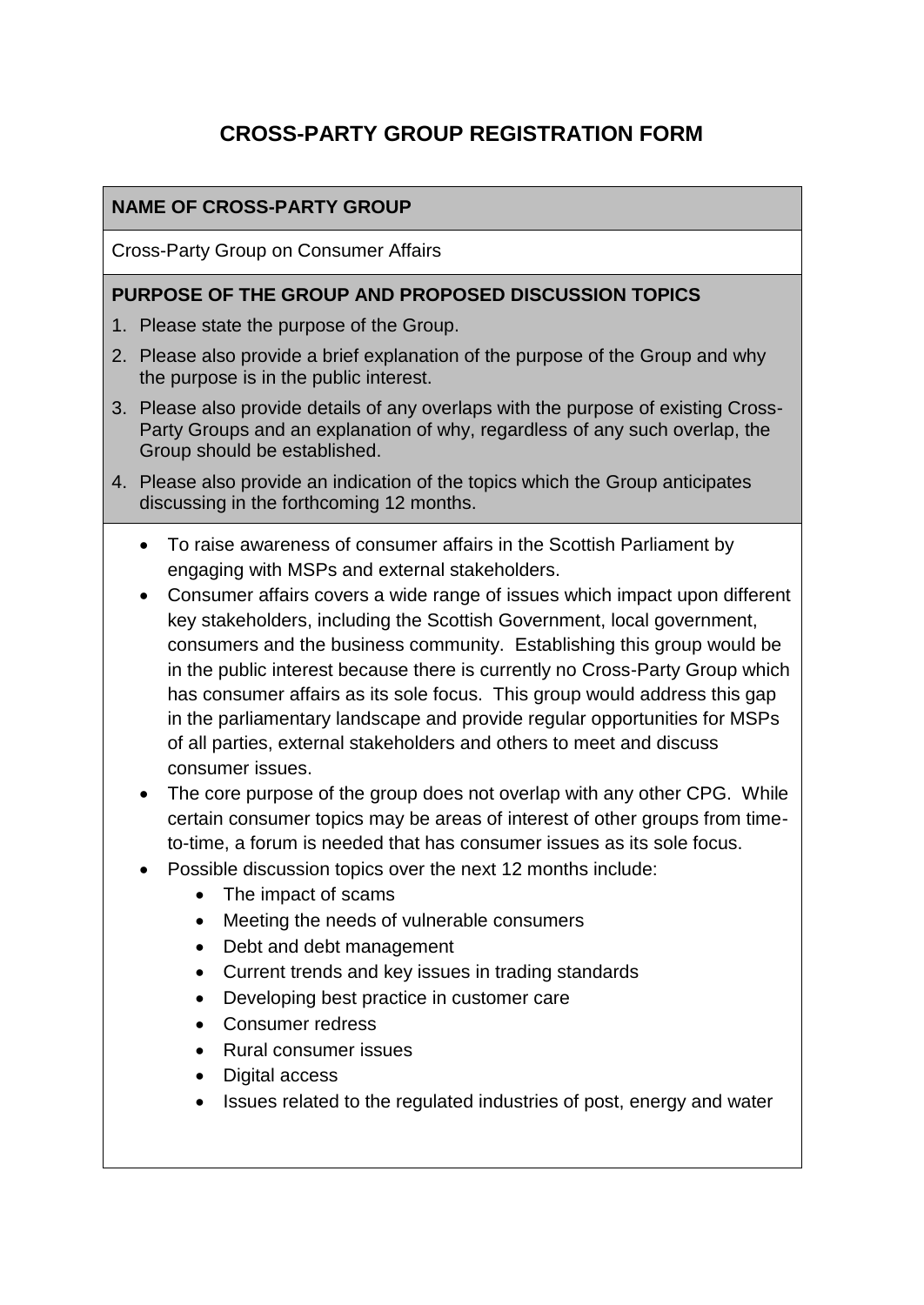# **MSP MEMBERS OF THE GROUP**

Please provide names and party designation of all MSP members of the Group.

- Dave Thompson MSP (SNP)
- Chic Brodie MSP (SNP)
- Cameron Buchanan MSP (Conservatives)
- Cara Hilton MSP (Labour)
- Alison Johnstone MSP (Scottish Greens)

#### **NON-MSP MEMBERS OF THE GROUP**

For organisational members please provide only the name of the organisation, it is not necessary to provide the name(s) of individuals who may represent the organisation at meetings of the Group.

| <b>Individuals</b>          | None at present but anticipating some.                                                                                                                                                                                                                                                                                                                                                                                                                                                                                                                                                                     |  |
|-----------------------------|------------------------------------------------------------------------------------------------------------------------------------------------------------------------------------------------------------------------------------------------------------------------------------------------------------------------------------------------------------------------------------------------------------------------------------------------------------------------------------------------------------------------------------------------------------------------------------------------------------|--|
| Organisations               | Citizens Advice Scotland<br>$\bullet$<br><b>Chartered Trading Standards Institute, UK</b><br>$\bullet$<br><b>Chartered Trading Standards Institute, Scottish Branch</b><br>$\bullet$<br><b>Competition and Markets Authority</b><br>$\bullet$<br><b>Federation of Small Businesses</b><br><b>Money Advice Scotland</b><br>$\bullet$<br><b>Scottish Legal Complaints Commission</b><br>٠<br>Scottish Public Services Ombudsman<br><b>SELECT</b><br>$\bullet$<br><b>Shelter</b><br>$\bullet$<br>Society of Chief Officers of Trading Standards in<br>Scotland<br><b>Trading Standards Scotland</b><br>Which? |  |
| <b>GROUP OFFICE BEARERS</b> |                                                                                                                                                                                                                                                                                                                                                                                                                                                                                                                                                                                                            |  |
|                             | Please provide names for all office bearers. The minimum requirement is that two<br>of the office bearers are MSPs and one of these is Convener – beyond this it is a<br>matter for the Group to decide upon the office bearers it wishes to have. It is<br>permissible to have more than one individual elected to each office, for example,                                                                                                                                                                                                                                                              |  |

co-conveners or multiple deputy conveners.

| Convener        | Dave Thompson MSP    |
|-----------------|----------------------|
| Deputy Convener | Cameron Buchanan MSP |